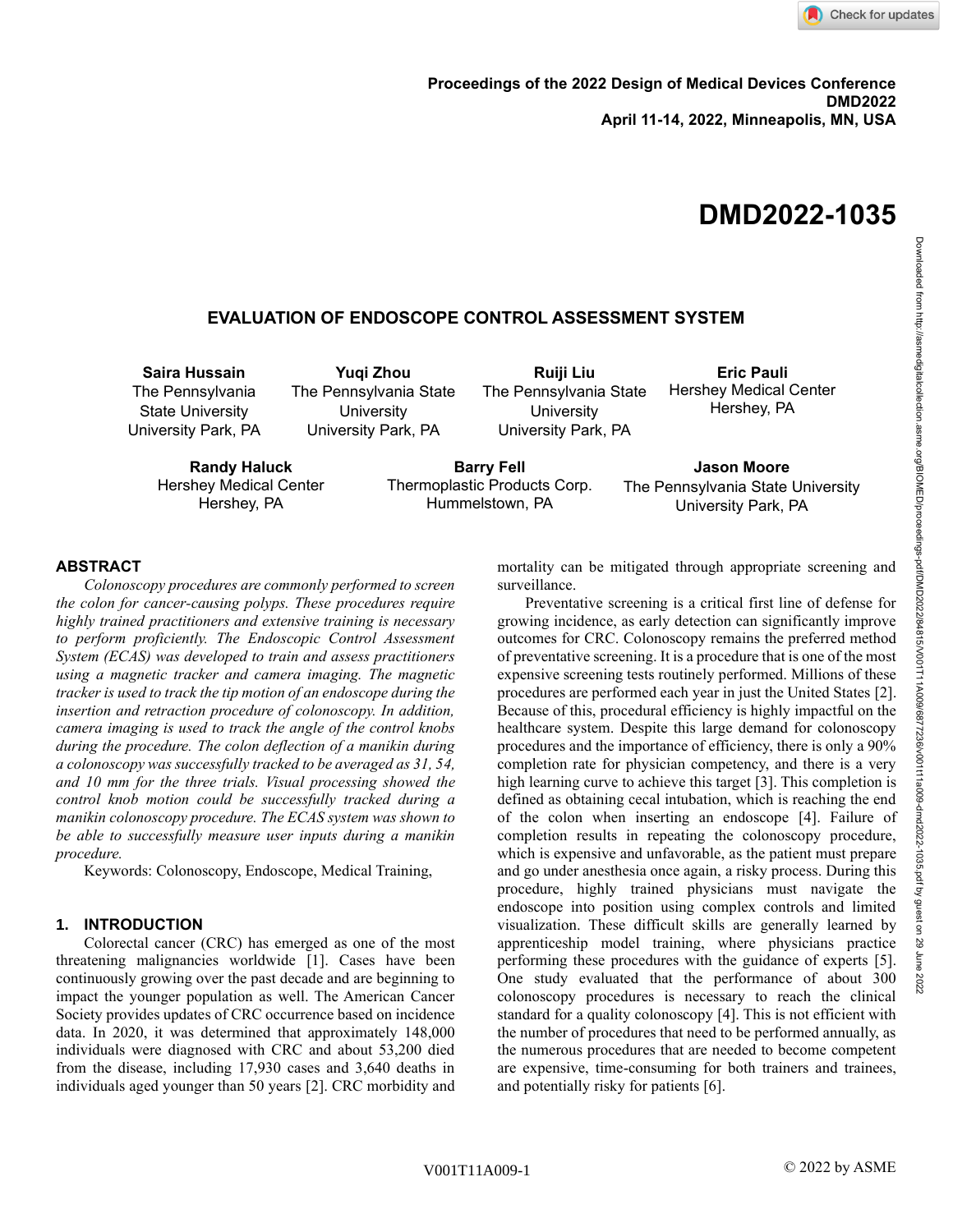To confront this issue, state-of-the-art training systems already exist and continue to be developed. These include manikin simulators and advanced high-cost robotic systems, both of which have their own merits.

Manikin simulators are widely used as they provide a flexible and airtight material to imitate a realistic colon which would allow practical colonoscope insertion and withdrawal training. Two of the most common examples of this are the Koken Colonoscopy Training Model (Koken Co. Ltd., Tokyo, Japan, \$3800) and the Kyoto Kagaku Colonoscope Training Model (Kyoto Kagaku Co. Ltd., Kyoto, Japan, \$2450). They train users to perform complex skills and techniques that are required to go through diverse cases of anatomy as they accurately stimulate the movement of an endoscope and the complex looping mechanics that occur. This makes them ideal for advanced skills training.

Advanced high-cost robotic systems are beneficial as they use virtual reality and robotics to stimulate the haptics and visualization of an endoscopic procedure while providing sensor-based feedback. These can include the Endoscopy Accutouch System (Immersion Medical; Gaithersburg, MD, \$64,500) and the GI Mentor (3D Systems, Rock Hill, SC, \$74,750). Multiple studies have shown that these devices are ideal for improving novice proficiency [4].

Although both training simulators are very valuable, there are various limitations that exist which can hinder their effectiveness. Manikins offer realism in the looping mechanics, but they don't offer guided feedback and assessment [7]. This forces the user to learn through the method of trial-and-error, which is very time-consuming, especially without the guidance of an expert. Additionally, while advanced high-cost robotic systems are effective in early training and offering guided feedback, they lack high levels of realism in complex looping and haptic mechanics [7]. This can hinder advanced learning since, as studies show, the optimal effectiveness will only be during early novice training and improvements do not extend to subsequent expert improvement. Accurate specific feedback has been shown to be critical in advancing the learning curve.

An Endoscopic Control Assessment System (ECAS) that utilizes video and magnetic tracking was developed. This new training system combines the concepts of previous systems as it allows the use of a manikin with advanced feedback and assessment. It includes a magnetic tracker at the endoscope tip to measure tip movement as the user goes through the path of a colon. A camera system is also included to capture video and accurately quantify user inputs at the endoscope control knobs. This training system analyzes the physician's control inputs into an endoscope and provides guided feedback by measuring control knob and tip motion. The ECAS was introduced by Ferri et al. [5], and the accuracy was measured through controlled laboratory experimentation outside of the manikin. This paper examines the ECAS system's ability to capture steered position and knob motion during an endoscopy procedure performed by a medical expert on a manikin

#### **2. MATERIALS AND METHODS**

Colonoscopy procedures were performed on the *Kyoto Kagaku Colonoscope Training Model* (Kyoto Kagaku Co. Ltd., Kyoto, Japan) manikin by a trained expert with a sensorized endoscope, as shown in Figure 1. The control knob and tip motion were measured during the colonoscopy procedure. The endoscope is sensorized with a magnetic tracker and a camera mount system, as shown in Figure 1.

The magnetic tracker used on the distal tip of the endoscope is a Northern Digital Inc. (Waterloo, ON) 3D Guidance TrakSTAR Model 90 electromagnetic probe. This magnetic tracker is set through the instrument port of the endoscope to the tip; capturing tip position information as it goes through a manikin of a colon. The magnetic tracker collects data at a rate of 180 Hertz. The motion of fiducial marked knobs is recorded by a camera attached onto the camera mount. The camera used is an Arducam 1080P Low Light Low Distortion USB Camera Module. This camera allows the production of clear imaging of the control knobs without interfering with user control. The feasibility of both systems was assessed through the analysis of the path of the magnetic tracker through a colon manikin and video processing of the control knobs.

A medical expert conducted three trials of an endoscopic procedure on the manikin. Position of the endoscope tip and positions of the control knobs were measured during this entire procedure. MATLAB by MathWorks (Natick, Massachusetts) was used to perform the position and video analysis.



**FIGURE 1:** SETUP OF ECAS FOR THE ENDOSCOPIC DATA COLLECTION IN HERSHEY MEDICAL CENTER

#### **3. RESULTS AND DISCUSSION**

The system was able to successfully track the movement of the endoscope during the entire manikin procedure for each of the trials, one example trial is shown in Figure 2. The system was able to measure this at the sensor accuracy, 1.4 mm RMS. Each data point is given a specific quality value (value output from magnetic tracker). Data with quality values below an acceptable threshold were removed to ensure high position accuracy.

Colon deflection was measured by comparing the retraction path to the insertion path as shown in Table 1 and Figure 3. Retraction creates minimal colon deflection compared to insertion and therefore by comparing the differences in these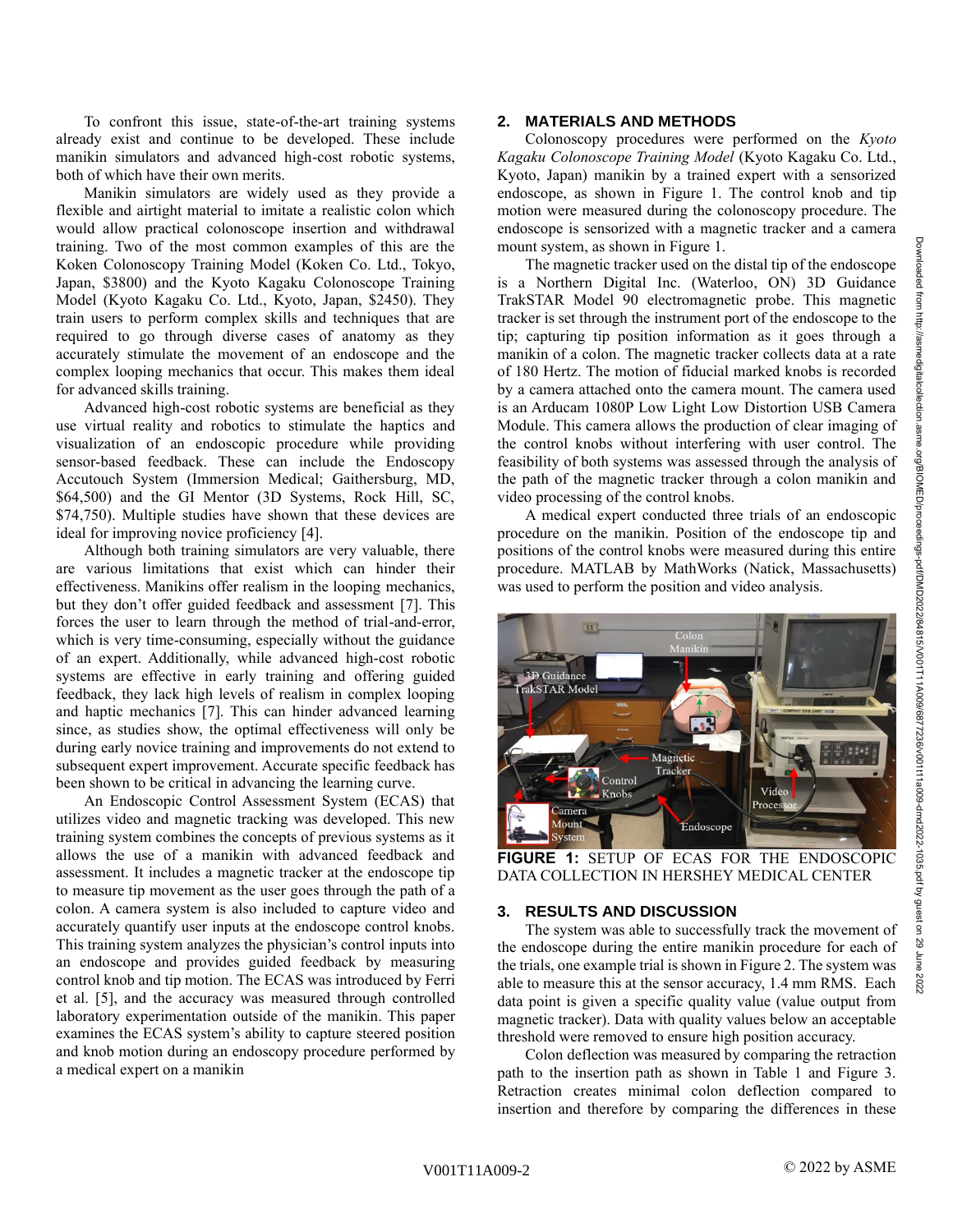values the deflection can be measured. Deflection is a significant value to measure as too much colon deflection implies there was a large amount of force applied to the colon. Large forces on the colon wall can cause tissue damage and in extreme cases perforation. Measured deflection was found to vary between the 3 trials with the highest deflections measured in test 2 of 212 mm with an average of 54 mm, as shown in Table 1, and the lowest deflections measured in test 3, with a maximum deflection of 60 mm and an average of 10 mm. This demonstrates that deflection can be significant and accurately measured with the ECAS system.



**FIGURE 2:** THREE-DIMENSIONAL PLOT OF PATH TRACKED BY MAGNETIC TRACKER IN COLON MANIKIN (TOP). TWO-DIMENSIONAL PLOT OF PATH TRACKED BY MAGNETIC TRACKER IN COLON MANIKIN (BOTTOM).

### **TABLE 1:** MAXIMUM AND AVERAGE PATH DEFLECTIONS OF THE THREE CONDUCTED TRIALS.

|                | <b>Maximum</b>  | Average         |
|----------------|-----------------|-----------------|
|                | Deflection (mm) | Deflection (mm) |
| <b>Trial 1</b> | 96 ا            |                 |
| <b>Trial 2</b> | 212             | 54              |
| Trial 3        | 60              |                 |



## **FIGURE 3:** PATH DEFLECTION COLOR MAP BETWEEN INSERTION AND RETRACTION IN XYZ PLOT (TOP) AND XY PLOT (BOTTOM).

The control knob position was determined by performing video analysis using MATLAB by MathWorks (Natick, Massachusetts). Colored fiducials on the knobs, as shown in Figure 4 were tracked and then angle was determined. The robust software was written to account for fiducials being periodically covered by the user's hand during movement.